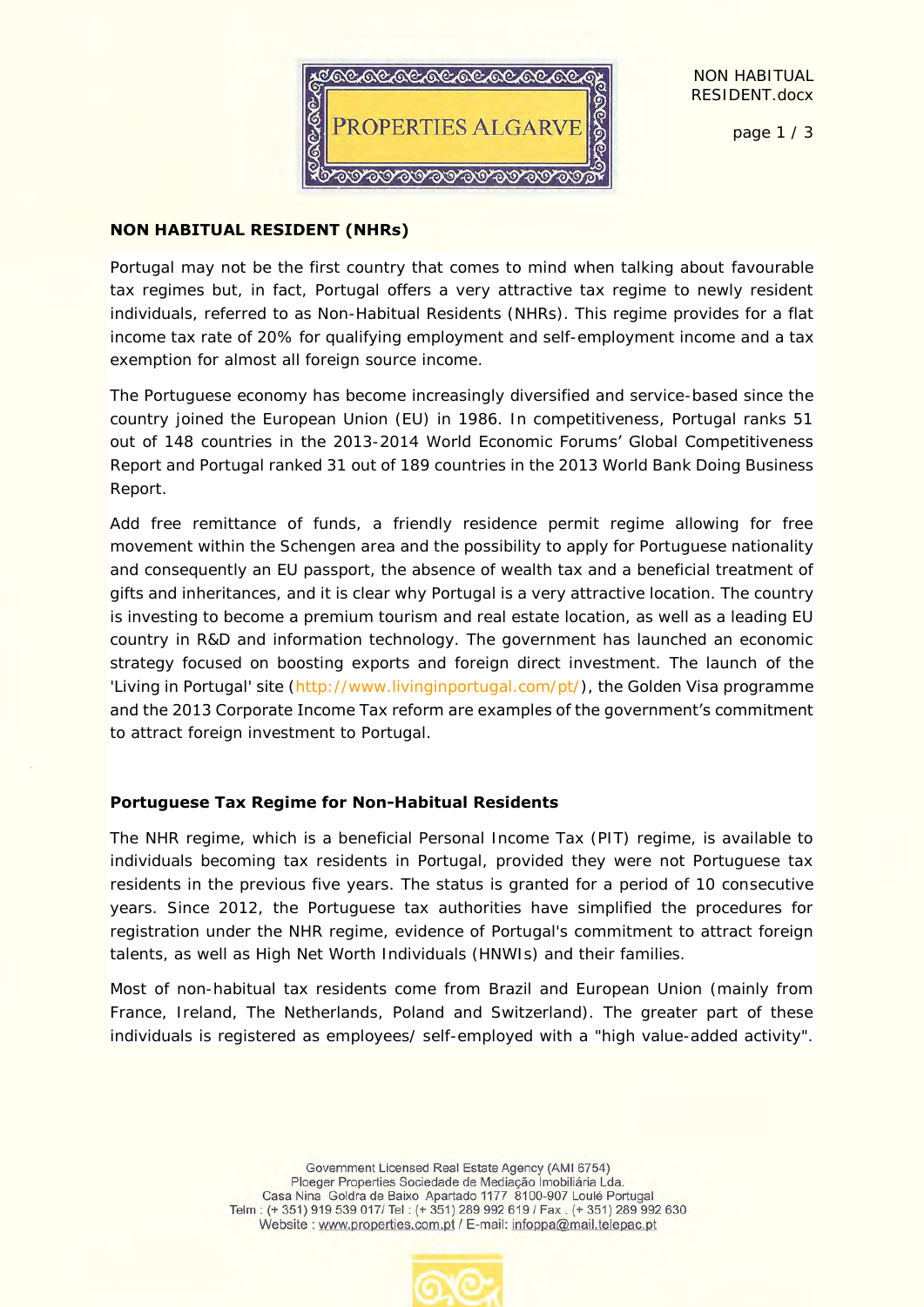

page 2 / 3

The other individuals registered have mainly pension income and income from investments.

To be considered as a tax resident, it is necessary to remain in Portugal for more than 183 days during the relevant fiscal year or to have a dwelling in Portugal on 31 December of that year with the intention to hold it as habitual residence.

NHRs are subject to a reduced flat 20% personal income tax rate on salaries as well as on business and professional income of a Portuguese source arising from listed "high valueadded activities of a scientific, artistic or technical nature", as per a list published by the tax authorities. A 3.5% surcharge is currently also applicable.

NHRs will be exempt from PIT on salaries of a non-Portuguese source, if such salaries were subject to tax in the country of source under an existing double tax treaty or, if no double tax treaty exists, provided that they were effectively taxed in such country.

As a result, multinational corporations will have a major advantage in locating their centres of excellence (e.g. their R&D departments) in Portugal and Portuguese companies will have a significant stimulus to attract the best foreign talents.

Business and professional income of a non-Portuguese source relating to "high value-added services of a scientific, artistic or technical nature", as well as from intellectual or industrial property or 'know-how', earned by NHRs abroad are exempt from PIT, provided such income could be taxed under an existing double tax treaty or could be taxed in another non-"blacklisted" jurisdiction in accordance with the provisions of the OECD Model Tax Convention. It is not necessary that the income is actually taxed, but merely that the country of source has the right to tax it.

Rental income, capital gains on the sale of foreign real estate and investment income, such as dividends and interest from a non-Portuguese source are also exempt from PIT, provided the above conditions are met.

Pensions paid abroad to NHRs are also exempt from PIT, if such pensions were subject to tax under an existing double tax treaty or if the pension is not considered as obtained in Portugal and the related contributions did not give rise to a PIT deduction in Portugal. Since most double tax treaties grant exclusive taxation rights to the country of residence (which would be Portugal), in practice this means that the pension income may end up not being taxed in Portugal or in the country of source.

Furthermore, by becoming Portuguese NHRs, HNWIs may be able to accrue their wealth in a friendly tax environment (other than a blacklisted tax haven), to dispose of their assets

> Government Licensed Real Estate Agency (AMI 6754) Ploeger Properties Sociedade de Mediação Imobiliária Lda. Casa Nina Goldra de Baixo Apartado 1177 8100-907 Loulé Portugal Telm: (+351) 919 539 017/ Tel: (+351) 289 992 619 / Fax. (+351) 289 992 630 Website: www.properties.com.pt / E-mail: infoppa@mail.telepac.pt